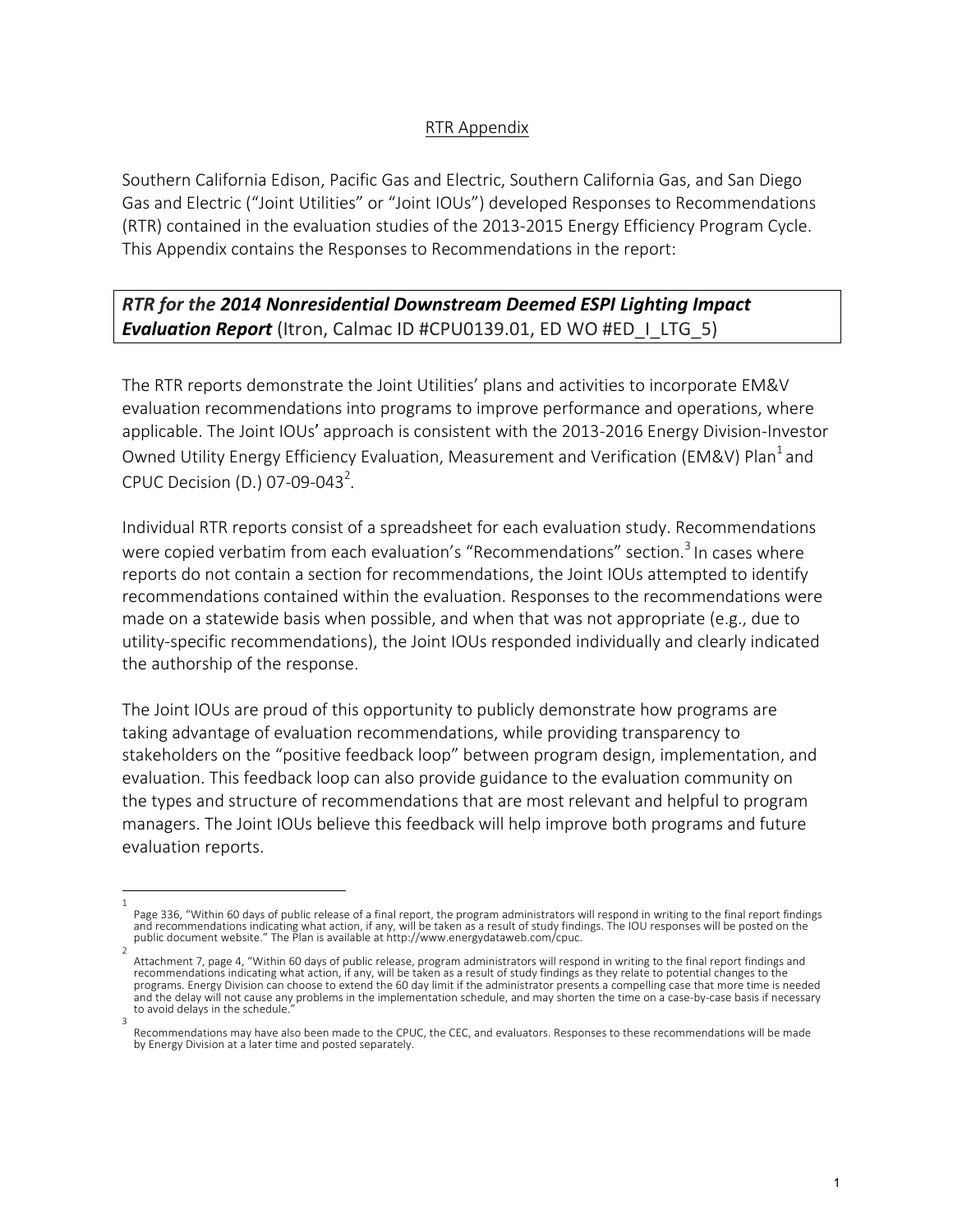## **Response to Recommendations (RTR) in Impact, Process, and Market Assessment Studies**

**Study Title:** 2014 Nonresidential Downstream Deemed ESPI Lighting Impact Evaluation Report

## **Disposition Notes**

| Program:          | Lighting                                                                 |
|-------------------|--------------------------------------------------------------------------|
| <b>Author:</b>    | Itron                                                                    |
| <b>Calmac ID:</b> | CPU0139.01                                                               |
| ED WO:            | ED   LTG 5                                                               |
| Link to Report:   | http://calmac.org/publications/Deemed_Lighting_Report_FINAL_20160329.pdf |

Examples: 

Ific program change, give reason for rejection, or indicate that it's under further review.

open to further exploration of the best ways to ded ROB mix and quantification in Ex Ante reporting. In combining ROB and ER values can be used to estientage of ER, depending on the technology. The pre-Is must ultimately be approved by the CPUC.

e that Impact evaluations should continue to capture on which then potentially inform future work paper gh Energy Division dispositions on baseline technolo-Ittage reduction ratios for LED lamp measures.

rams are not set up to capture pre-existing baseline re-existing baseline information is only relevant for not ROB measures like the LED A-lamp measures.

continue to support and continue to track the rene wattage of LED installations. Program staff will also this desire with the EM&V team so it can be adgh the statewide EM&V coordinating groups.

1g data combining ER and ROB will be produced actocols understandable by, and acceptable to, the

| Item#          | Page # | <b>Findings</b>                                                                                                                                                                                                                                                                                                                                                                                                                                                                                                                                                                                                                                              | <b>Best Practice / Recommendations</b><br>(Verbatim from Final Report)                                                                                                                                                                                                                                                                                                                                                                                                                                                                                                                                                                                                                                                                                                 | Recommendation<br><b>Recipient</b>                         | <b>Disposition</b>                         |                                                                                                                                                                                                                                                     |
|----------------|--------|--------------------------------------------------------------------------------------------------------------------------------------------------------------------------------------------------------------------------------------------------------------------------------------------------------------------------------------------------------------------------------------------------------------------------------------------------------------------------------------------------------------------------------------------------------------------------------------------------------------------------------------------------------------|------------------------------------------------------------------------------------------------------------------------------------------------------------------------------------------------------------------------------------------------------------------------------------------------------------------------------------------------------------------------------------------------------------------------------------------------------------------------------------------------------------------------------------------------------------------------------------------------------------------------------------------------------------------------------------------------------------------------------------------------------------------------|------------------------------------------------------------|--------------------------------------------|-----------------------------------------------------------------------------------------------------------------------------------------------------------------------------------------------------------------------------------------------------|
|                |        |                                                                                                                                                                                                                                                                                                                                                                                                                                                                                                                                                                                                                                                              |                                                                                                                                                                                                                                                                                                                                                                                                                                                                                                                                                                                                                                                                                                                                                                        | If incorrect,<br>please indicate and<br>redirect in notes. | Choose:<br>Accepted, Rejected,<br>or Other | Describe speci                                                                                                                                                                                                                                      |
| $\mathbf{1}$   | $6-1$  | Measures installed under programs that assume<br>a program-induced early retirement and utilize a<br>dual baseline were split between the ex post<br>classification of early replacement (ER) and re-<br>place on burnout (ROB), as opposed to being all<br>ER.                                                                                                                                                                                                                                                                                                                                                                                              | Programs that are allowed to claim program-<br>induced early retirement for lighting measures<br>should only assume that a portion of the installa-<br>tions are actually early retirement. It may not be<br>feasible or practical to gather enough evidence to<br>determine if each customer should be classified as ER<br>or ROB. Therefore, for deemed measures assuming<br>program-induced early retirement and utilizing a dual<br>baseline, an "average" case needs to be developed,<br>where the RUL and post-RUL period UES values are<br>developed as a combined value of the ER and ROB<br>cases. When combining the ER and ROB values to-<br>gether, the results of this evaluation can be used to<br>estimate the percentage of installations that are ER. | PG&E, SCE,<br>SDG&E                                        | Other                                      | The IOUs are o<br>termine ER and<br>certain cases,<br>mate the perce<br>ferred method                                                                                                                                                               |
| $\overline{2}$ | $6-1$  | The average replaced wattages for screw-in LED<br>A-lamps have decreased over the 2010-12 to<br>2013-14 evaluation cycles. On-sites conducted as<br>part of the 2010-12 Nonresidential Downstream<br>Lighting Impact Evaluation, found that LED A-<br>lamps rarely replaced CFL lamps (only in 1% of the<br>onsite visits). As part of this and the 2013 ESPI<br>evaluation, over a quarter of the on-sites (where<br>the baseline equipment could be determined)<br>found LED A-lamps replacing CFLs. Therefore,<br>there has been a trend over time of more LED A-<br>lamps replacing CFLs, which has resulted in a de-<br>crease in the baseline wattage. | Future evaluations should continue to track the re-<br>placed/baseline wattage of LED installations to de-<br>termine if an increasing percentage of CFLs are be-<br>ing replaced over time.                                                                                                                                                                                                                                                                                                                                                                                                                                                                                                                                                                           | PG&E, SCE,<br>SDG&E                                        | Accepted                                   | The IOUs agree<br>this informatio<br>updates throug<br>gy mix and wa<br><b>Deemed Progr</b><br>information. P<br>ER measures, r<br>Studies should<br>placed/baselin<br>communicate<br>dressed throug<br>Ex ante trackin<br>cording to prot<br>CPUC. |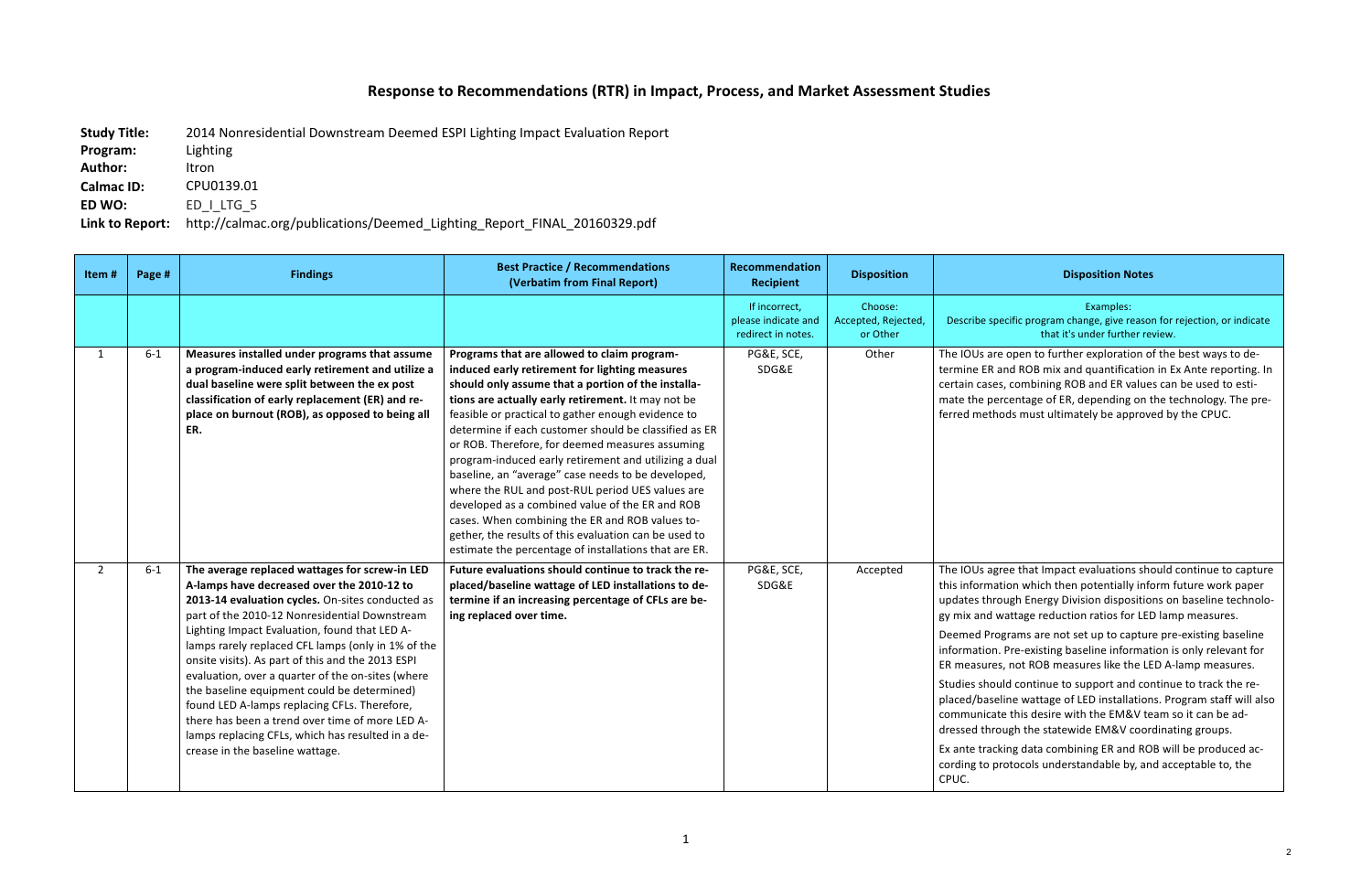ces where high bay linear fluorescent measures con-, these specific measure name recommendations can in workpaper design. It is possible that one or more et these measures, in which case this recommenda $t$  be applied.

e been in line with the recommended practice where d therefore agree with this recommendation.

uest more support for the IOUs to determine reasonarrant further research.

concerned that dual NTG values would add a great necessary complexity to claims toward program tarcertainty as to benefit or precision. The IOUs would the implied future free-ridership estimates because evaluated NTG values are based on estimates of free

| 3 | $6-1$ to<br>$6 - 2$ | There are measure names for high bay fixtures<br>that do not specify the baseline equipment, and<br>others that combine T5 and T8 fixtures as the<br>installed measure. Some measure names did not<br>specify if the installed equipment was a T5 or T8<br>measure. The wattage associated with these two<br>types of fluorescents can differ, making it im-<br>portant to specify the measure being installed.<br>Other measure name did not specify if the base-<br>line equipment was metal halide or linear fluores-<br>cent technologies. Again, the wattages associated<br>with these two types of baseline equipment can<br>differ, making it important to specify the equip-<br>ment being replaced. Finally, some measure<br>names that specify a T5 installation were actually<br>found to be T8 systems.                                                                                                                                                                                                                                                                                                                                                                                                    | Measure names for high bay linear fluorescent<br>technologies should specify both the installed<br>equipment (T5 or T8) and the baseline equipment<br>being replaced (metal halide or linear fluorescent).                                                                                                                | PG&E, SCE,<br>SDG&E | Other    | In circumstand<br>tinue in 2018,<br>be addressed i<br>IOU will sunse<br>tion could not                                     |
|---|---------------------|------------------------------------------------------------------------------------------------------------------------------------------------------------------------------------------------------------------------------------------------------------------------------------------------------------------------------------------------------------------------------------------------------------------------------------------------------------------------------------------------------------------------------------------------------------------------------------------------------------------------------------------------------------------------------------------------------------------------------------------------------------------------------------------------------------------------------------------------------------------------------------------------------------------------------------------------------------------------------------------------------------------------------------------------------------------------------------------------------------------------------------------------------------------------------------------------------------------------|---------------------------------------------------------------------------------------------------------------------------------------------------------------------------------------------------------------------------------------------------------------------------------------------------------------------------|---------------------|----------|----------------------------------------------------------------------------------------------------------------------------|
| 4 | $6 - 2$             | The workpapers for some early replacement lin-<br>ear fluorescent high bay measures were claiming<br>savings for code compliant lighting controls dur-<br>ing the RUL period. The reasoning behind this is<br>that a high bay retrofit may trigger code, requiring<br>that lighting controls be installed. If the measure<br>is early replacement, then the code required light-<br>ing control would be reducing operating hours<br>during the RUL period. Then, in the post-RUL pe-<br>riod, the lighting control would become part of<br>the ISP baseline, so the reduction in operating<br>hours could no longer be claimed. However, the<br>evaluation found that only one percent of the on-<br>site sample for high bay fluorescent participants<br>installed a non-rebated lighting control as a result<br>of their installation. Furthermore, in the instances<br>when a lighting control was being installed along<br>with the high bay installation (which occurred in<br>35% of the sample), the control received a rebate<br>and savings was being claimed under the program<br>96% of the time. Therefore, significant double<br>counting of the savings associated with the con-<br>trol was occurring. | High Bay Lighting Installations should not be al-<br>lowed to take credit for a reduction in operating<br>hours due to the installation of code compliant<br>lighting controls, if controls are offered under the<br>IOU portfolio of measures.                                                                           | PG&E, SCE,<br>SDG&E | Accepted | The IOUs have<br>applicable, and                                                                                           |
| 5 | $6 - 2$             | Programs installing dual baseline measures can<br>influence both the timing and the efficiency of<br>the measure installed. During the RUL period,<br>both timing and efficiency can be influenced by<br>the program; however during the post-RUL peri-<br>od, the program can only influence the efficiency<br>of the installed equipment.                                                                                                                                                                                                                                                                                                                                                                                                                                                                                                                                                                                                                                                                                                                                                                                                                                                                            | Further research should be done to consider a<br>framework for NTGRs that can be applied to<br>measures that have a dual baseline, where separate<br>NTGRs are developed for the RUL and post-RUL pe-<br>riods to incorporate the program's influence on<br>both the timing and efficiency of the installed<br>equipment. | PG&E, SCE,<br>SDG&E | Other    | The IOUs requ<br>bleness to war<br>The IOUs are o<br>amount of unr<br>gets, with no c<br>be opposed to<br>all California-e |